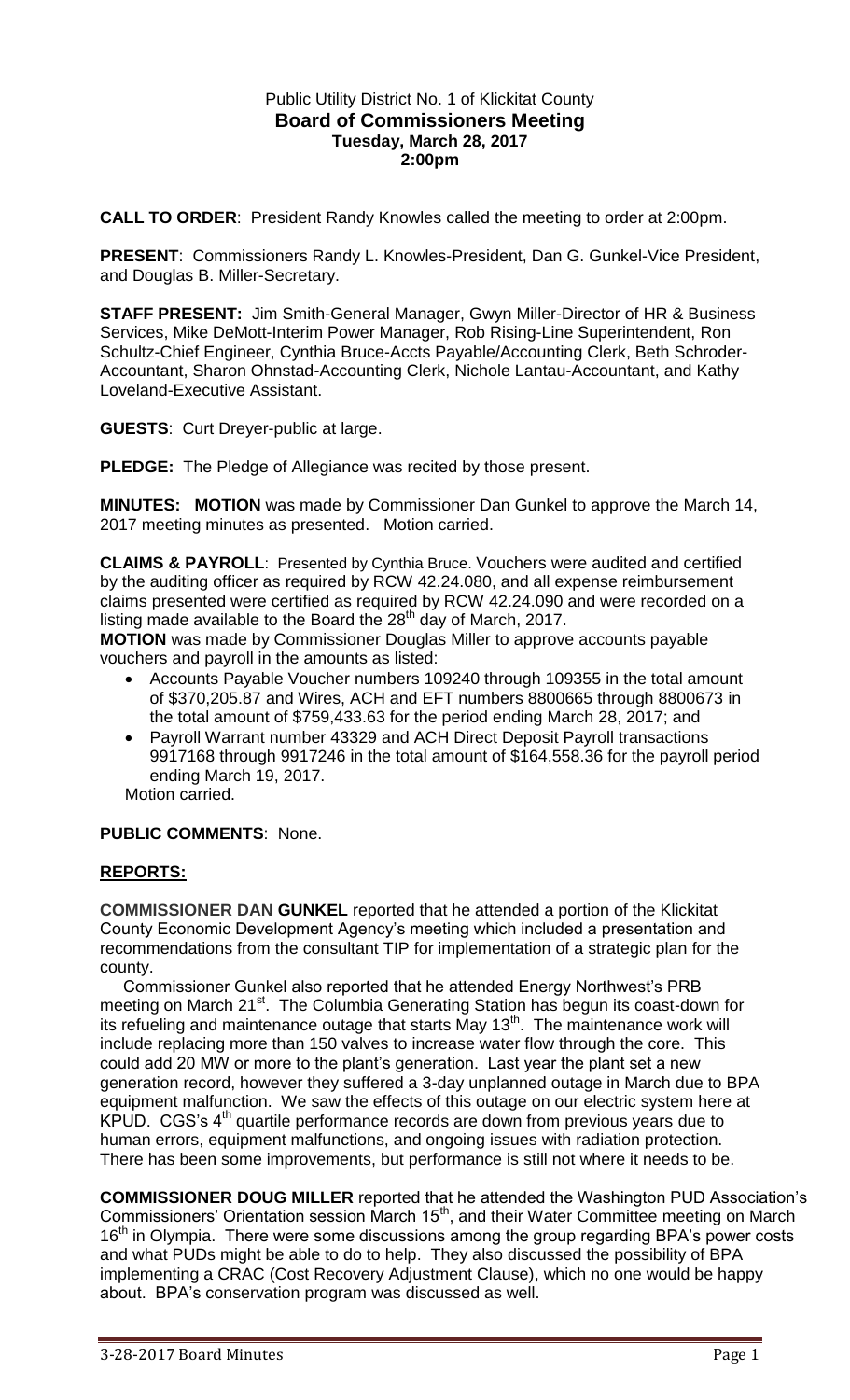Commissioner Miller spent a day with Kevin Ricks on March  $23<sup>rd</sup>$  to discuss the LFG project which included a tour of the plant.

 Commissioner Miller also noted that he has been asked to write a comment letter to Congresswoman Herrera Beutler regarding the proposed funding cuts to loans administered out of the USDA for water-wastewater system improvements.

**COMMISSIONER RANDY KNOWLES** reported that he recently became aware that the aluminum company property industrial site in Klickitat County is being offered for sale. Mr. Smith has worked with our attorney to write a letter to NSC, reminding them of their contractual obligations.

#### **GENERAL MANAGER –** The complete report can be found at:

[htp://www.klickitatpud.com/topicalMenu/commissioners/GM\\_Reports.aspx](http://www.klickitatpud.com/topicalMenu/commissioners/GM_Reports.aspx)

In addition to the written report, Mr. Smith presented the following information:

- 1) Accounting, Billing, Purchasing, Payroll, & H.R. Systems We are starting down the path to look at software products that will better meet our needs than our current packages. NISC is a software cooperative with over 500 members, 11 of which are other PUDs in WA state. Mr. Smith is hopeful that staff can include new software system costs in the 2018 capital budget. Improved systems would give staff the ability to have more time to analyze data vs. spending time just entering data. We are still in the discovery stages.
- 2) Water Rights 101 Bar Ranch is still moving through the process with the Department of Ecology for approval of leasing water rights from the Cliffs Water System.
- 3) H.W. Hill LFG Project Power offtake contract language with Powerex is in the final stages.
- 4) Office Loading Bay We are moving forward with the loading bay area construction project, which will allow for additional offices and a meeting room.
- 5) State Auditors' The State auditor's office has requested that we sign an MOU with them, thereby giving KPUD the authorization to use an outside accounting firm to perform the District's financial audits, which the state would then accept. We believe that the RCWs already allow us to use an outside auditor, and therefore we believe an MOU with the State is unnecessary; the Board agreed.
- 6) Wishram School Board Meeting I will be attending the Board meeting at 5:00pm today to discuss the purchase of property for the new water well.

**POWER MANAGEMENT** – Mike DeMott presented the monthly Power Management Department report for February 2017, which included the following slides: Forward Weather Outlook; Slice Forecast Distributions; 3/22/2017 Forward Price Curve Compared to 11/2/2016; Mid-C Forward Prices Over Time; Recent Swap Activity; 2017 Swap Month-to-Month & Hedged Volume; Portfolio Sensitivity to Price: Debt Service Coverage View; DSC Radio Distributions; Net Margin Distributions; EOY Cash Balance Distributions; February Total Load Results; 2017 YTD Physical Position Review; White Creek Wind Generation-February; LFG Generation-February; Short and Long-Term Net Positions; White Creek Wind Excess Output marketing; Tier 2 Purchase as a Load-Following Customer; and Conservation Program Projects Update.

 In regard to the potential Renewable Natural Gas Project, agreements with the financial institution are ready to implement when we complete a bond resolution and give them the goahead, and contract negotiations are continuing with BP. Our attorney and financial advisors are working on the resolution for Board adoption on the financial side of things, and should be ready to present at the April 11<sup>th</sup> Board meeting.

The monthly report was accepted as presented.

**ACCOUNTING** – Beth Schroder and Gwyn Miller presented the January financial report, which included the income and expense reports and a statement of cash flow. Also included was a statement of operations report for the Dallesport Industrial Park Water and Wastewater Systems. It was also noted that Moss-Adams representatives will be onsite next week to start their yearly financial auditing process. The report was accepted as presented.

**OPERATIONS/Water-WW** – Rob Rising presented the monthly Operations Department report for February 2017, noting that the department met their reliability goal for 2017 is 99.9720%; outage hours to date are 9,489 vs. 3,088 at this time last year. Vegetation management included a system-wide assessment with mapping and circuit-specific notes. We began trimming and removing priority trees in the town of Goldendale as the snow receded and also began spring weed treatment in substations and other key areas county-wide. Tree contract pre-bid inspection on 49 miles of distribution lines was completed. The report was accepted as presented.